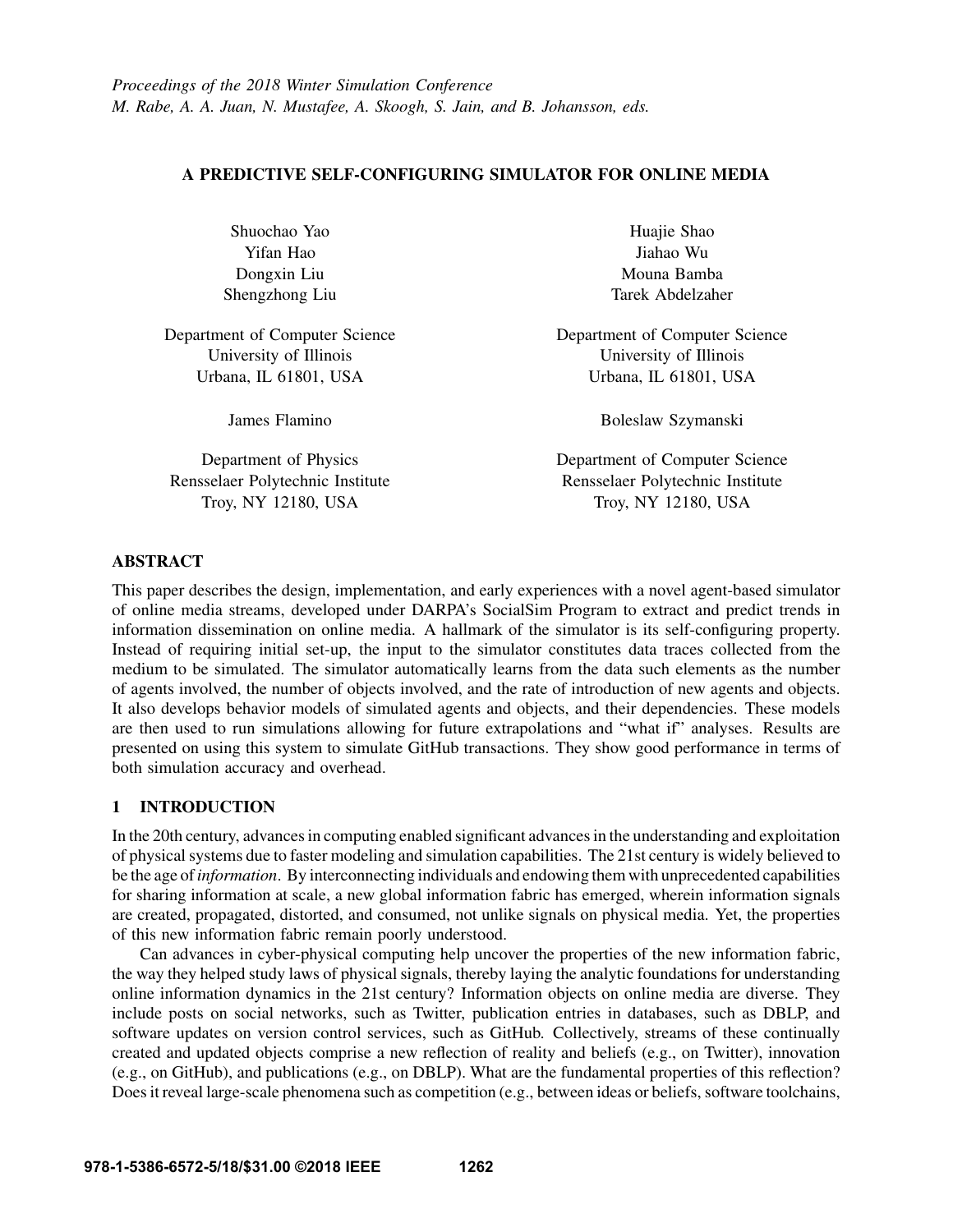or publication pedigrees)? Does it predict the rise and fall in popularity of the underlying objects involved? Does it help understand synergies between ideologies, research directions, or innovations? How does the landscape of synergies and competitions mold the dynamics of online interactions?

A first step towards answering those questions is to develop good simulation tools of information dissemination on online media. Those tools will advance scientific discovery towards addressing the above questions, much the way wind tunnel simulators helped create more efficient aircrafts, and data center simulators helped inform energy management policies.

This paper describes a new simulator of online media. The simulator has two innovative features. First, it is highly retargetable. It can be adapted to simulate multiple different online media that share the abstractions of agents, (information) objects, and actions. Second, it is self-configuring. While a user can decide the configuration being simulated, it is possible to generate the configuration automatically from past traces of the target online medium.

The rest of the paper is organized as follows. Section 2 summarizes the overall architecture of the simulator. Section 3 describes the modules responsible for agent simulation and clustering. Section 4 presents initial evaluation results. Related work is reviewed in Section 5. The paper concludes with Section 6.

# 2 ARCHITECTURE

Our online media simulations rely on three main abstractions: *agents*, information *objects*, and *actions*. Agents perform actions on information objects. These actions may have dependencies on other actions, which is how signals spread through the medium. For example, on Twitter, tweets constitute the information objects. Users constitute agents. Individual tweets can be created or re-posted (retweeted), which constitutes actions. On GitHub, repositories are information objects. GitHub users are agents. Users can create a repository, fork it, commit content to it, or express interest in it ("star" it), among other capabilities that constitute actions.

## 2.1 Design Objectives

Our simulation architecture supports two novel features; namely, being retargetable and being selfconfiguring. These features are introduced below:

- Retargetable simulation: Our goal is to simulate multiple types of online media, centered around the abstractions of *agents*, *objects*, and *actions*. As described later in this paper, simulated configurations can be instantiated from data learned from media traces. To make the simulator retargetable, it is, therefore, important to convert media traces into a unified set of supported formats. This is the responsibility of a preprocessing step. Presently, it converts media-specific data structures into both a MySQL database and JSON files. Later modules can thus pick their preferred input format independently of the original source.
- Self-configuring simulation: Our online media simulator is novel in that it learns its own agent and object configuration and models from traces of the target online medium. An agent in the simulator is defined by a model that features several parameters. These parameters are learned by the *analysis library*. This library reads traces of online media (from either the MySQL database or the JSON files mentioned above) and computes statistics from which agent model parameters can be determined. Developers are free to implement and experiment with different kinds of machine learning or data mining algorithms, and integrate them into the analysis library to extract behaviors of different agents from the input data. These statistics constitute the *configuration file* needed for the simulator to operate.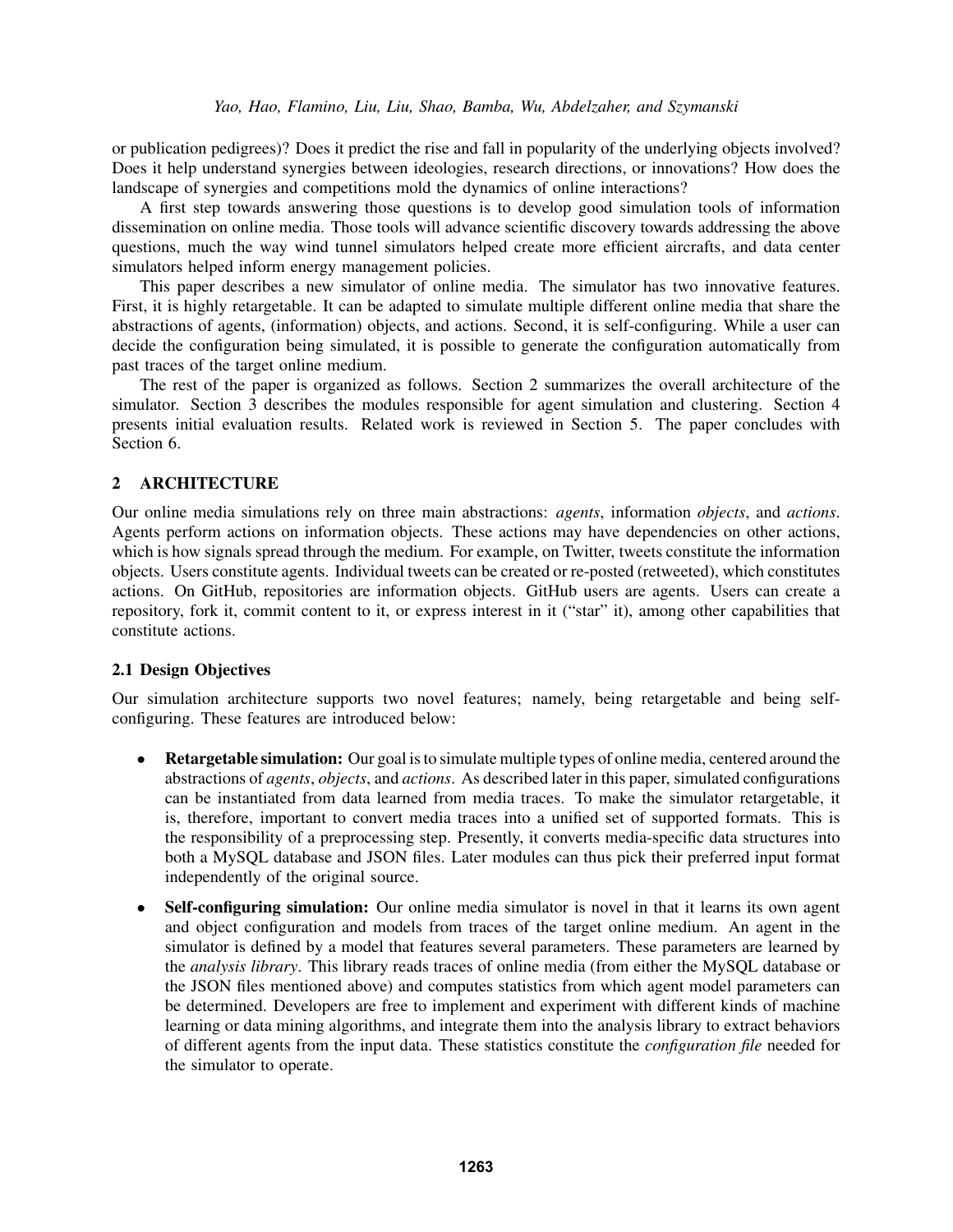



Figure 1: SocialCube simulator architecture.

When the simulator starts, an agent builder module reads the configuration files using a proxy that converts the stored configuration into a run-time instantiation of agent models. The simulator core module then runs the agent models and logs the observed behaviors.

## 2.2 Simulator Architecture

The simulator architecture is shown in Figure 1. Once a configuration file has been generated, the simulation can start. The *statistics proxy* in Figure 1 serves as a bridge between the offline phase and the online phase. The proxy needs to understand the format of different analysis outputs. A new statistics proxy module needs to be integrated whenever a new type of analysis is implemented in the library. The architecture makes it easy to extend the simulator with new types of analysis techniques.

The *behavior model* is a collection of algorithms describing how agent parameters described in the configuration file determine agent behavior. It is a place to simulate the behaviors and actions of an agent. A new behavior model is also needed whenever a new type of analysis (and hence new agent parameters) are introduced.

The *agent model* is a class that implements individual agents. Each agent will encapsulate a certain behavior model. Each agent (instance of the agent model class) also encapsulates the variables that are specific to the agent. It is essentially a stateful wrapper around the behavior model, whereas the behavior model describes the algorithm that interprets the variables.

The *agent builder* is a factory that instantiates agents during a simulation. When the simulator starts, the agent builder gets a list of agents from the statistics proxy. It then instantiates all the agents of the appropriate type and behavior model. The agent builder also creates new users on the fly according to a pattern dictated in the configuration file.

Some agents represent communities. Like normal agents, they have behavior models, except that the generated actions do not share a single user ID, but rather are distributed across multiple identities. Communities can be used to cluster similar agents that share the same behavior model parameters.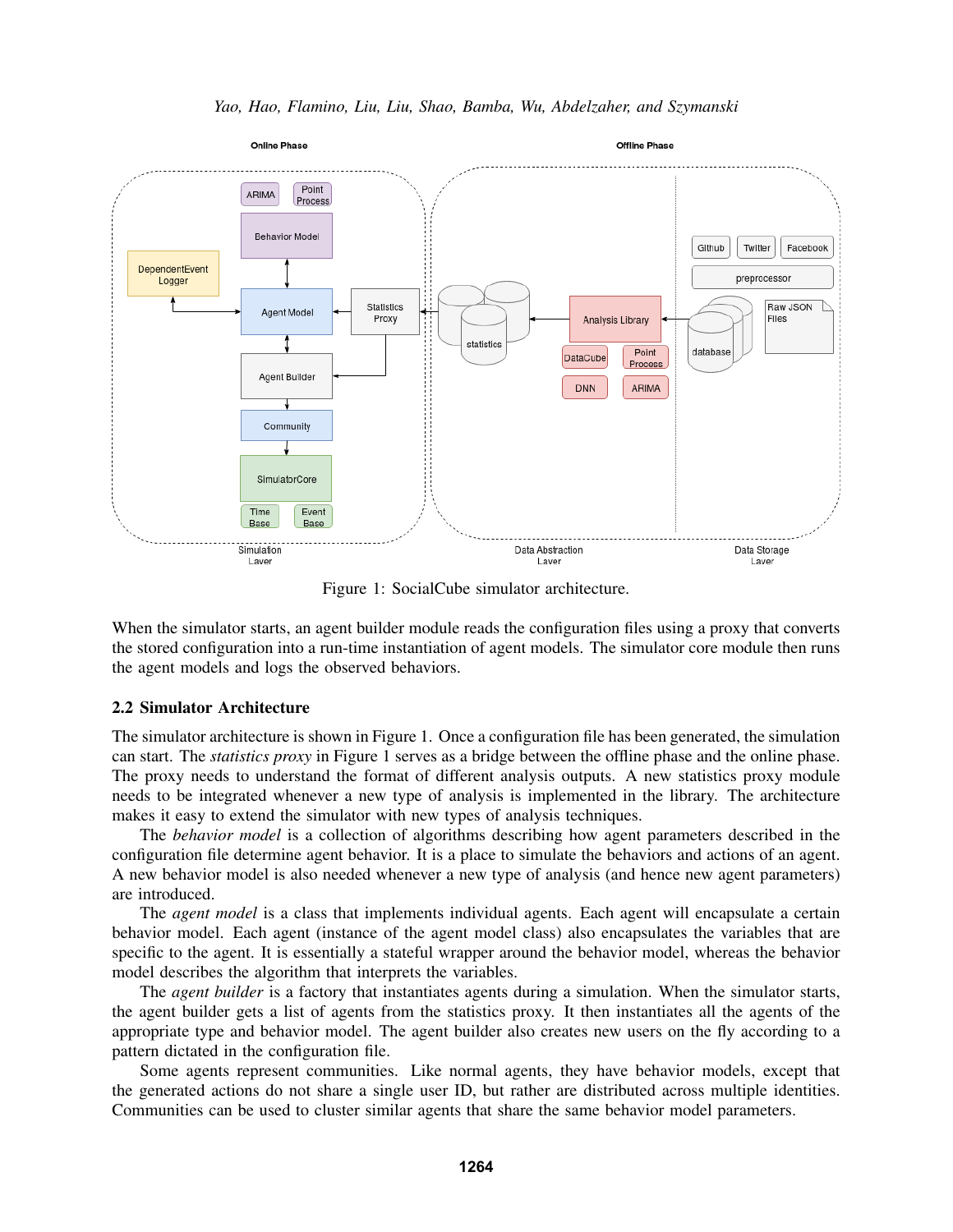The *event logger* records key past events in the simulation. Developers can adjust the depth of the logger, which in turn will adjust the memory of the simulation. Agent behavior models can condition behaviors based on events logged.

The *simulator core* will hold all the agents and communities after the agent builder instantiates them. The simulator core manages the passage of time, making calls to agents (with reference to current time and logged events), so they can be concurrently simulated.

## 3 AGENT MODELS AND SIMULATION ALGORITHMS

The simulator offers duality between agents and objects. In that sense, it can either run in an *agent-based* mode, or *object-based* mode. In the agent-based mode, the main abstraction of the simulator is the agent. The core simulation loop executes agents in (simulated) concurrency, one time-slot at a time. The model of each simulated agent is executed, producing the actions the agent will perform on objects during the simulated time interval. In the object-based mode, the main abstraction of the simulator is the object. The model of each simulated object is executed, one time slot at a time, producing the actions that agents will perform on the object during the simulated time interval.

The duality between agents and objects means that the two simulation modes and underlying data structures are symmetric. Below, we explain the data structures used in the agent-based mode. The data structures used in the object-based mode are symmetric and can be described by simply replacing "agent" with "object" and vice versa in the description below.

In the agent-based mode, an agent model is described by (i) total *activity rate* (i.e., rate of actions), (ii) *affinities* (set of objects it interacts with), and (iii) *interaction rates* (frequency of interaction with each object). The total activity rate can also be broken down by action type (e.g., tweets versus retweets). A Twitter user might, for example, have different rates for original tweets versus re-tweets. Users who represent official entities such as local traffic alerts might predominantly post original tweets. In contrast, propaganda publicists might predominantly curate and re-post previously published news that favor their viewpoints, thus primarily posting retweets.

Finally, the above parameters are recomputed at multiple time-scales. The current architecture supports two time-scales for parameter re-computation, called *global* and *local*, respectively. The global time-scale is slower. It adjusts aggregate parameters such as total activity rate and affinities by extrapolating trends described by auto-regressive time-series models. The local time-scale is shorter. It adjusts changes in probabilities of individual action types by extrapolating a more detailed point process model. Below, we describe these models in more detail.

## 3.1 Long-term Agent Trends

We predict the long-term trends (*e.g.*, trends in total activity rate and affinities of agents) by applying time-series analysis models to extrapolate from observations. Here, we use the autoregressive integrated moving average (ARIMA) for the extrapolation.

We consider the aggregate parameters for each agent (or group of agents) a time series, and use  $X_t$ to denote the data vector at time slot *t*, where *t* is an integer. The ARIMA model can be expressed by "ARIMA $(p, d, q)$ ", where *p* refers to the autoregressive terms, *d* refers to the order of differences in the model, and *q* refers to white noise terms. We first introduce the difference (Hamilton 1994) of a time series. Let  $X_t^d$  denote the  $d^{th}$  order difference of  $X_t$ :

$$
X_t^d = \begin{cases} X_t, & \text{if } d = 0, \\ X_t^{d-1} - X_{t-1}^{d-1}, & \text{if } d \ge 1. \end{cases}
$$

Then, the  $ARIMA(p,d,q)$  model can be written as:

$$
X_t^d - \sum_{i=1}^p \phi_i X_{t-i}^d = c + \varepsilon_t - \sum_{j=1}^q \theta_j \varepsilon_{t-j}.
$$
 (1)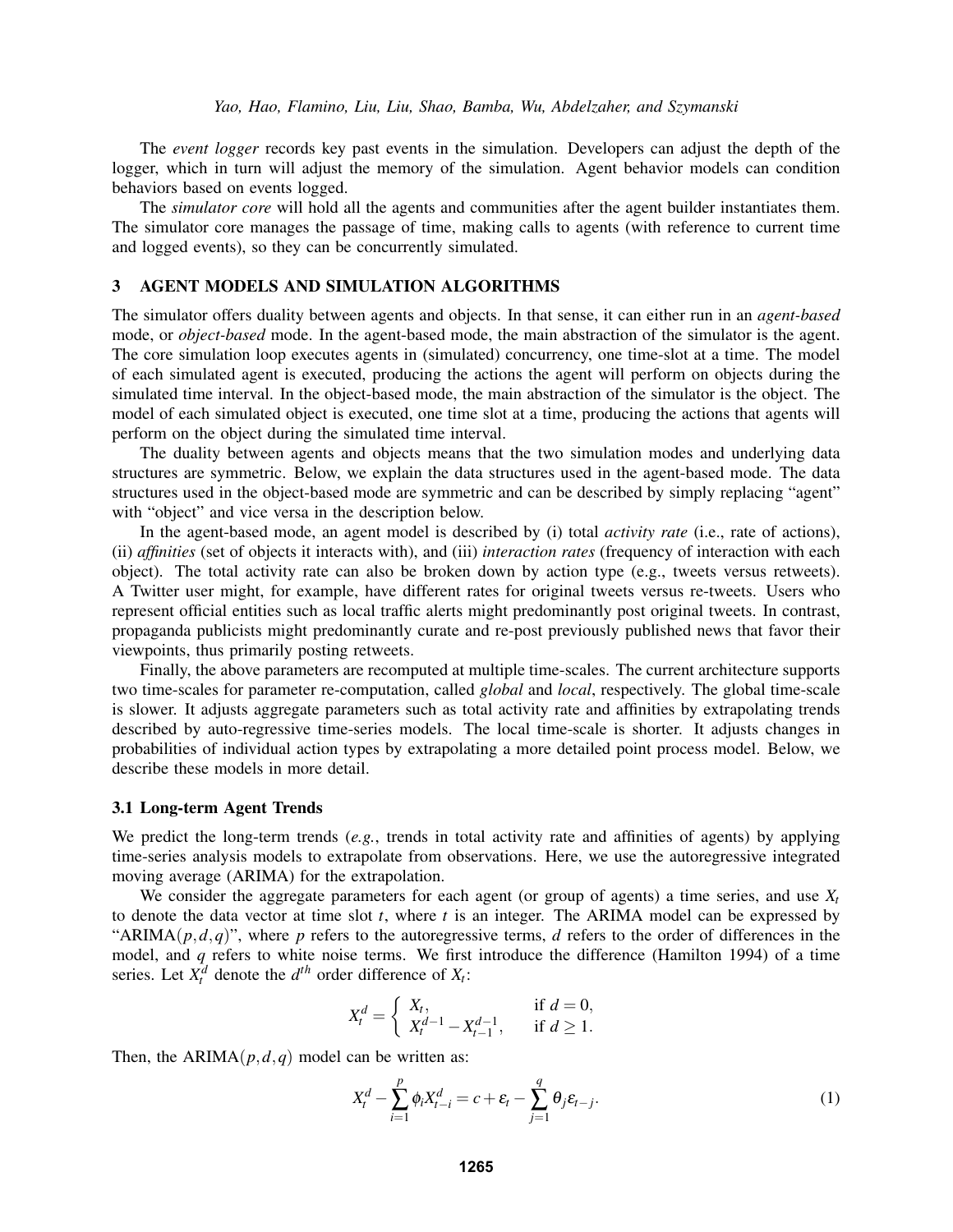where *c* is a constant, the sequence  $\{\varepsilon_t\}$  consists of independently identically distributed (iid) Gaussian noise terms with mean zero and variance  $\sigma^2$ , and  $\phi_i$  and  $\theta_j$  refer to the coefficients of  $X_{t-i}^d$  and  $\varepsilon_{t-j}$ , respectively.

The parameters of ARIMA can be learned by maximizing likelihood. Assuming, without loss of generality, that  $c = 0$ , the likelihood function for the parameters  $\phi_1, \phi_2, \dots, \phi_p, \theta_1, \theta_2, \dots, \theta_q$  and  $\sigma$  is:

$$
L(\phi, \theta, \sigma|X) = \frac{1}{\sqrt{2\pi\sigma^2|\Sigma|^2}} \exp(-\frac{1}{2\sigma^2}x^T\Sigma^{-1}x),
$$

where  $\phi = [\phi_1, \phi_2, \dots, \phi_p]^T$ ,  $\theta = [\theta_1, \theta_2, \dots, \theta_q]^T$ ,  $x = [X_1^d, X_2^d, \dots, X_n^d]^T$ ,  $\Sigma = \sigma^{-2} cov(x)$ , and *n* is the number of the training data samples. The exact form of  $L(\phi, \theta, \sigma|X)$  is too complicated to maximize directly. Hence, several approximations and modifications were proposed (Anderson 1977; Shaman 1975). After getting the parameters of the ARIMA model, we can predict the value of  $X_t^d$  using Equation (1).

For each agent (or group of agents), the analysis library builds an ARIMA model to predict the rate of each type of action and the interaction rates with individual objects over time.

## 3.2 Agent-Agent Influence

In addition to predicting long-term agent behavior trends, we also estimate the influence between different agents, expressed by directional dependencies between their actions on shared objects. Here, we use the temporal point process model, specifically the Hawkes process model, which is proposed by Hawkes (1971) to describe dependencies across different event types. Point processes provide the statistical language to describe the timing and properties of events.

The Hawkes process is a natural extension of the well-known Poisson process. Instead of assuming that events happen independently as in a Poisson process, the probability of each coming event is dependent on every past event in the Hawkes process (with a decay function that effectively results in finite memory). A Hawkes process sequence can be completely specified by the distribution of its inter-event times:

$$
f(t_1,\ldots,t_n) = \prod_{k=1}^n f(t_k|t_1,\ldots,t_{k-1}) = \prod_{k=1}^n f(t_k|\mathcal{H}_k).
$$
 (2)

where  $\mathcal{H}(t)$  denotes the event history before time *t* and  $f(t_k)$  denotes the probability density function (PDF) of the *k*th event instant. To derive  $f(t|\mathcal{H}(t))$ , we need to define the conditional intensity  $\lambda(t)$  first, which is heuristically defined as the arrival rate of new events:

$$
\lambda = \lim_{\Delta t \to 0} \frac{\mathbb{E}(N(t + \Delta t) - N(t)|\mathcal{H}_t)}{\Delta t} = \lim_{\Delta t \to 0} \frac{\mathbb{P}(N(t + \Delta t) - N(t) = 1)|\mathcal{H}_t)}{\Delta t}.
$$

where  $N(t)$  is the number of events up to time *t*. The relationship between the conditional intensity function  $\lambda(t)$  and the probability density function  $f(t|\mathcal{H}_t)$  is given by:

$$
\lambda(t) = \frac{f(t|\mathcal{H}_t)}{1 - F(t)}.
$$

where  $F(t)$  is the cumulative distribution function (CDF) of the given event sequence up to time *t*. It is also the integral of  $f(t|\mathcal{H}_t)$  from the start to time t. Therefore, the conditional intensity function is all we need in order to define a Hawkes process.

Now let's come back to our scenario. We want to use the point process model to describe the dependencies between events of different types. We model it from an object-centric viewpoint, because on online media the operations by different agents on the same object are usually more interrelated than operations by the same agent on different objects. For example, agents may influence other agents to retweet their text, cite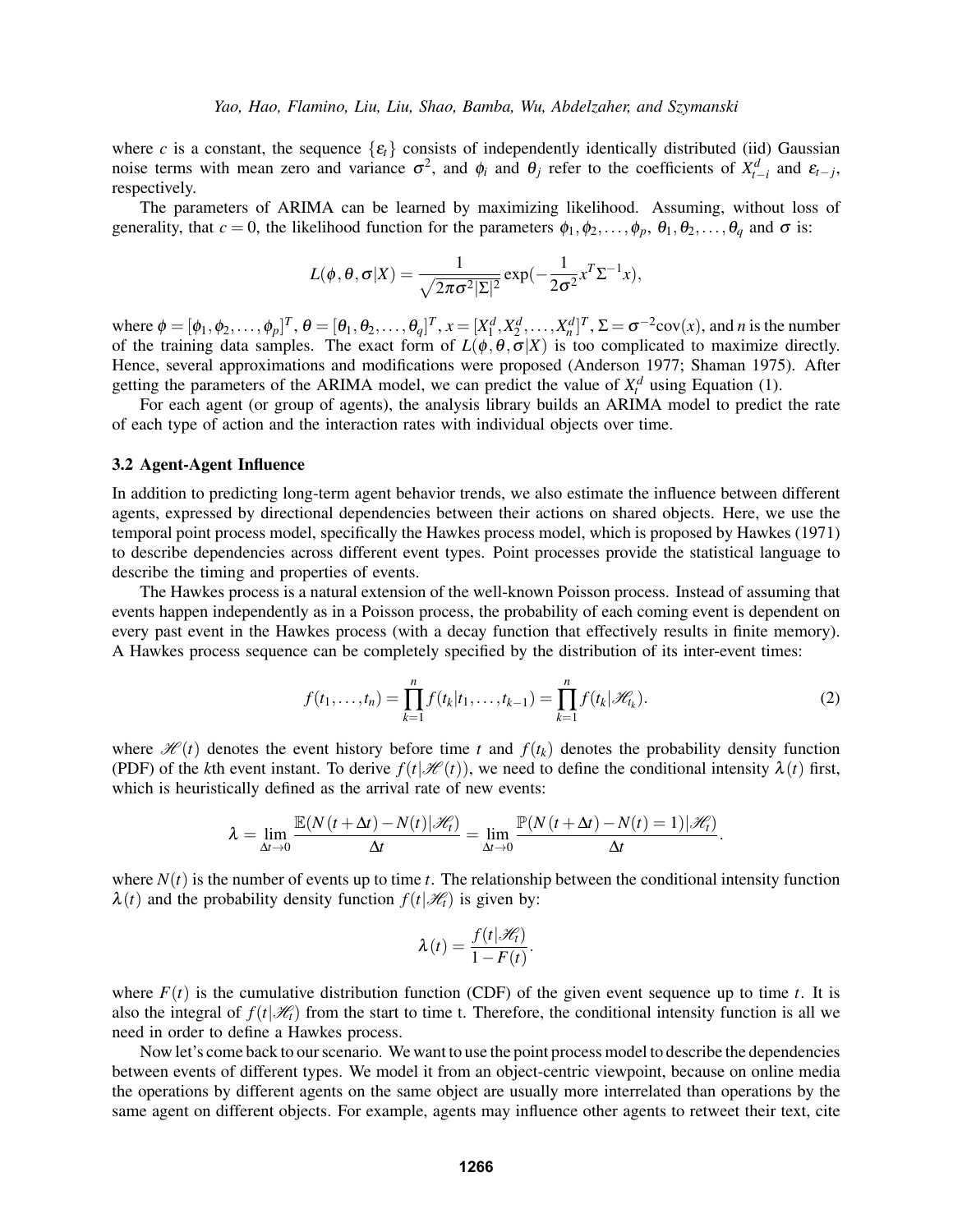their paper, or view their repository update. The object-centric view-point, therefore, captures influence among agents. For each dimension (event type), *i*, the conditional intensity function is:

$$
\lambda_i(t) = \mu_i + \sum_{j=1}^D \sum_{t_k^j < t} \phi_{ji}(t - t_k^j),
$$

where the triggering kernel  $\phi_{ii}(t)$  from event type *j* to event type *i* is an exponential decay function with respect to the time elapsed:

$$
\phi_{ji}(t) = \alpha^{ji} \beta^i \exp(-\beta^i t) 1_{t>0}.
$$

In this definition, for an object with *L* event types, we have three parts of parameters in total:

- µ: a vector of size *L*. It represents the base intensity of each dimension. It determines the arrival rate of events triggered by extraneous factors.
- $\bullet$   $\alpha$ : a matrix of shape  $L \times L$ . It denotes the triggering coefficients within and across each dimension.
- β: a vector of size *L*. It represents the decay factor of the triggering effect. We have to set the triggering effect between dimensions as a time decay function, otherwise it will result in an infinite loop of event triggering.

With the definition of our object Hawkes process model, we are able to derive the log likelihood function of seeing the observed event time series. We maximize this function with respect to model parameters using the Broyden-Fletcher-Glodfarb-Shanno (BFGS) algorithm (Liu and Nocedal 1989), a widely used quasi-Newton method for unconstrained optimization problems without requiring the computation of a second-order Hessian matrix. The resulting mode is used to predict future events using Equation (2).

When both the ARIMA and the point process model are jointly used, we use the former to define long-term trends in total action budgets, and the latter to define action timing within those budgets.

## 3.3 Communities and Aggregation

Aggregation is a central component for agent-based simulations, as this allows for grouping of both agents and objects by similarity in behavior, which naturally reduces overhead at runtime and can even capture behavior of communities more accurately, if insufficient data are present on individual members.

One type of aggregation is the grouping of agents by similarity in temporal behavior. For example, clear daily cycles exist for a vast majority of users that are well-correlated with their time zones. Some networks, such as GitHub, also see a significant drop-off of activity on weekdays. The concept of agent clustering is not limited, of course, to time zone effects. The simulator leaves it open to define meta-agents that correspond to clusters of agents with similar behaviors. Ideally, such meta agents are used to model communities of agents when one does not have a sufficient number of data points to derive parameters of their individual agent model (e.g., per-agent ARIMA model parameters). If agents are grouped by predicted similarity, the group can collectively have enough data to be modeled accurately. The prediction of similarity is up to individual routines in the analysis library. For example, it may be based on organization, role, time-zone, or a combination thereof.

# 4 EVALUATION

In this section, we present some of the basic results of running components of the analysis library and simulation on data obtained from GitHub. The dataset used in this section is provided by Leidos. It covers records from Jan 2015 to Aug 2017. All the records have been anonymized to protect privacy of Github users. Each record specifies information of actor (user agent), payload, timestamp, action type, as well as repository id (object id).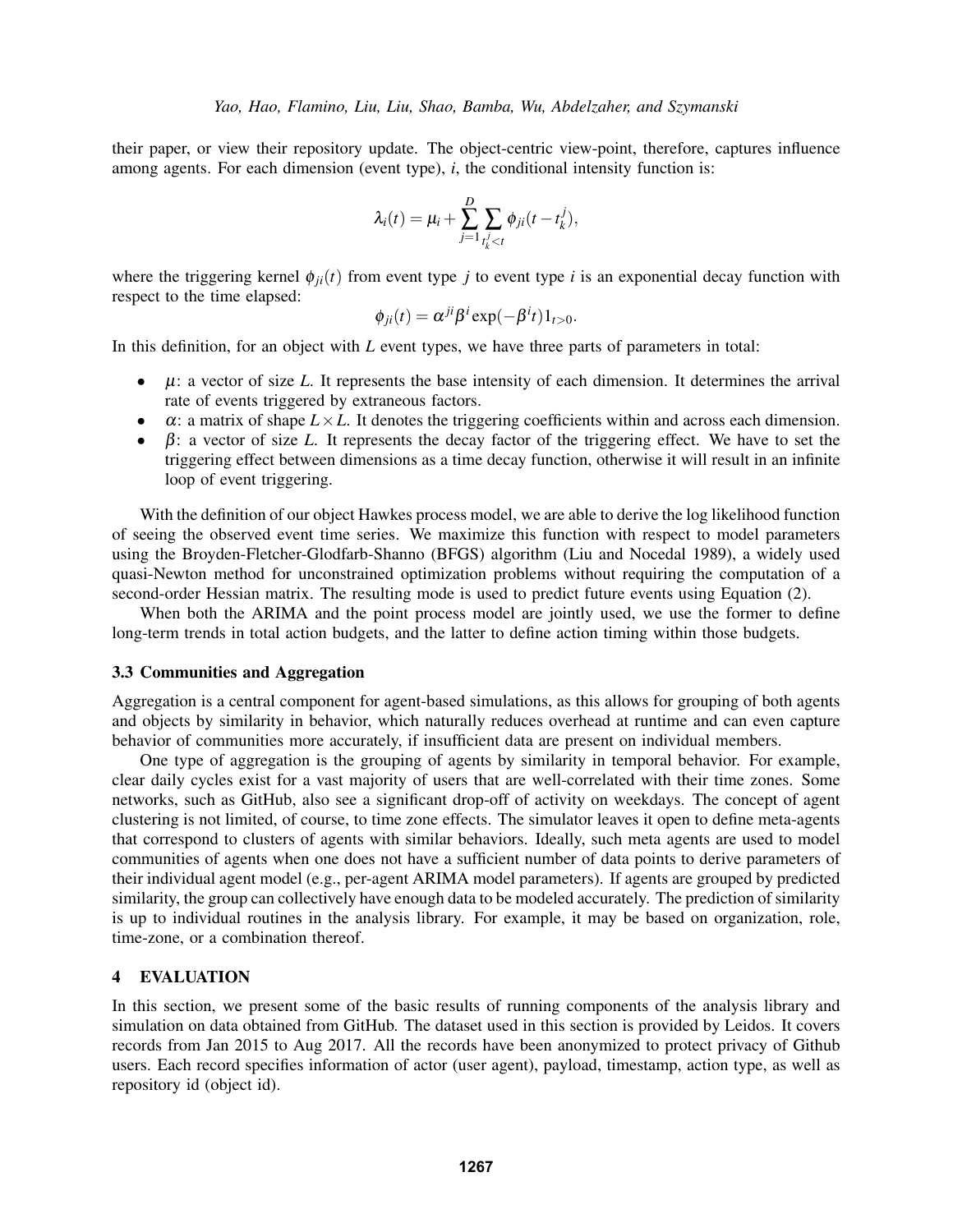

Figure 2: Comparison of MAE for ARIMA and stationary on (a) Push events, (b) Fork events, and (c) PullRequest events.

#### 4.1 Predicting Activity Rate and Type

In this experiment, we are going to predict the number of different event types for a test period (month) for each user on Github. On Github, there are about 10 different event types such as PushEvent, ForkEvent, DeleteEvent and PullRequest. Due to space limitations, we use only the three more common event types, PushEvent, ForkEvent and PullRequest, as representatives. We compare ARIMA and a stationary method (where the future prediction is set identical to the current rates).

We predict the number of event types for each user using the ARIMA model. It took about two hours to train the analysis library to generate models of 2,000 agents based on six months of training data. Figure 2 shows the mean absolute error (MAE) in predicting the rate of different event types of the top 2,000 users using ARIMA and the stationary method (where future is equal to the present). As expected, we observe that the ARIMA method outperforms the stationary method.

After predicting the number of different event types for each user, we can compute the probability distribution of each event type. We take one user as an example in Table 1. The second row is the number of events predicted by the ARIMA model for this user while the last row is the corresponding probability distribution. This probability distribution would then be part of the configuration file for simulating the desired epoch of the user.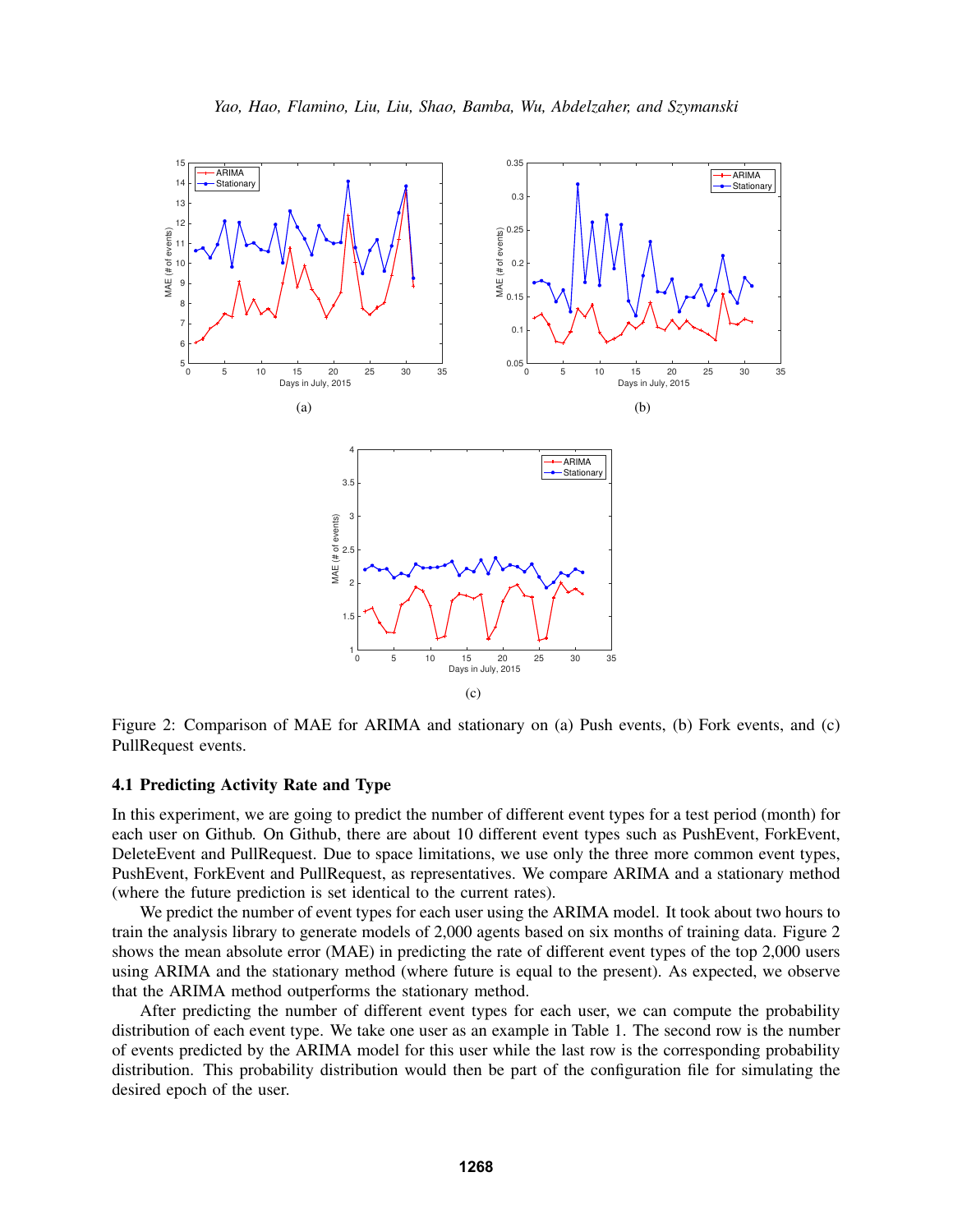| lssues | <b>PullReviewComment</b> | Push  | PullRequest | <b>IssueComment</b> | reate                 | Watch | Fork | Delete | 'ommit(<br>. :ommen |
|--------|--------------------------|-------|-------------|---------------------|-----------------------|-------|------|--------|---------------------|
| Ω5     | 197                      | 3796  | 43          | 893                 | $\sim$ $\sim$<br>ىدىك |       |      |        |                     |
| .0188  | .0389                    | .7509 | .0089       | .1766               | .0049                 |       |      | .0008  |                     |

Table 1: Probability distribution of different events for a certain user.

## 4.2 Predicting Affinity

In this part, we evaluate our ARIMA model for predicting affinities of the agents, and then compare the performance with the stationary agent model. We use all the Github events from January to June in 2015 to train our ARIMA model and use the data in July as the test set. Per affinity definition in Section 3, for Github, affinities refer to the set of repositories a user contributes to. In the evaluation, we build the agent model for  $10<sup>5</sup>$  users who are active in June 2015, and predict their interaction rates with their repositories in July 2015 based on our ARIMA model. We then compare to the stationary model. We use the difference between the ground truth and the prediction values as the absolute errors, and define the accumulated error as the accumulation of the absolute errors over users.



Figure 3: Comparison between ARIMA and stationary on (a) average absolute error, (b) ratio of smaller absolute errors, and (c) accumulative absolute error.

Figure 3(a) shows the average absolute error of ARIMA and the Stationary model over the  $10^5$  users. We observe that our ARIMA model generates a smaller absolute error overall. Breaking it down by user, Figure 3(b) shows that ARIMA gives a better error for 78.6% users, while the Stationary model performs better for the remaining  $21.4\%$ ). Figure 3(c) shows the cumulative absolute errors, verifying the advantages of ARIMA-based prediction.

## 4.3 Understanding Short-term Dependencies

In this subsection, we briefly present the evaluation results for simulated events provided by the shortterm point process model we introduced before. First, we describe the performance of single repository simulation results. Second, we enlarge the scope of comparison and evaluate aggregate performance on a set of popular repositories.

In the first experiment, we randomly choose one repository out of the January 2015 event set and estimate its point process parameters. Then, we simulate this model in February 2015 and compare it with ground truth. The estimated triggering kernels and the cumulative distributions of number of events over time are shown in Figure 4. From the triggering kernel map, we can see that the different event types on this repository are relatively independent because the triggering coefficients are higher in diagonal elements except for the IssuesEvent. As presented in this figure, our point process model maintains the daily activity level (i.e., slope of curve) and the burstiness (i.e., smoothness of curve) well in the simulation.

In addition, we compare other statistical metrics in Table 2. In this table, the diffusion delay is defined as the time difference between the time of the first event on this repository and the time of each following event. It represents the average offset of all the events in this repository. Our simulation is within 10% error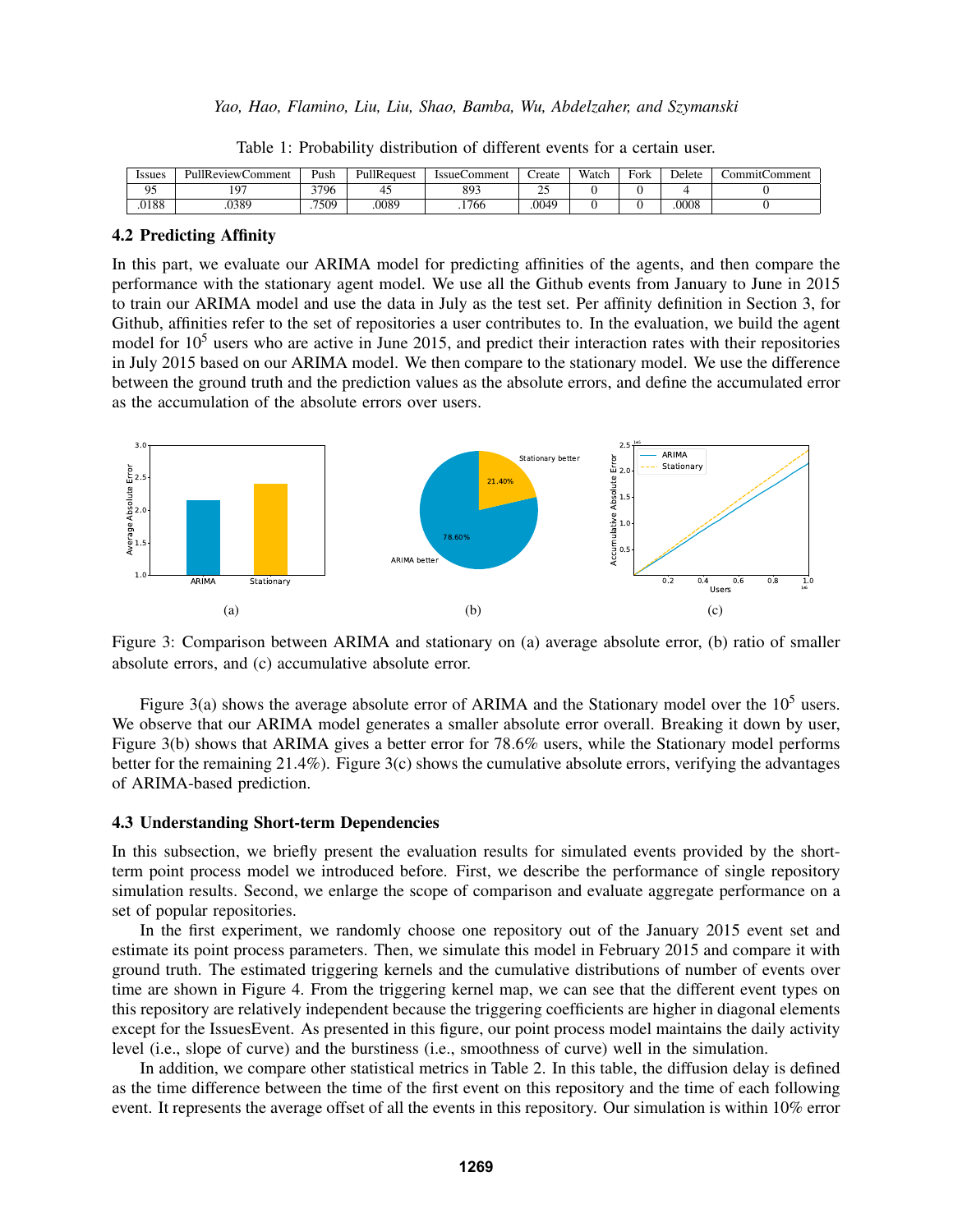

(c)

Figure 4: Estimation and simulation results on repository "JwcbE-owDa9ymJm3D4xhsw" based on (a) triggering kernels, (b) groundtruth events, and (c) simulation event.

of the groundtruth. The simulation also performs well on the average inter-event time and total number of events because it is designed to model the triggering effects on inter-event times.

| Metric                   | Groundtruth | Simulation |
|--------------------------|-------------|------------|
| Average Diffusion Delay  | 325.599 h   | 348.077 h  |
| Average Inter-event Time | 1575.643 s  | 1579.644 s |
| Total Number of Events   | 1497        | 1532.      |

Table 2: Comparison on single repository.

Next, to test the performance of our model on more data, we choose the 1,000 most popular repositories in the first half year of 2015 to perform simulation. In this experiment, we only show the WatchEvent and ForkEvent, which reflect the popularity of these repositories. The training period is January 2015 to June 2015, and the simulation is conducted in July 2015. We first independently estimate the parameters for each repository, then perform separate simulations on them, and finally combine the simulated events together to compare with the groundtruth events on these repositories. The comparison results of accuracy are given in Table 3.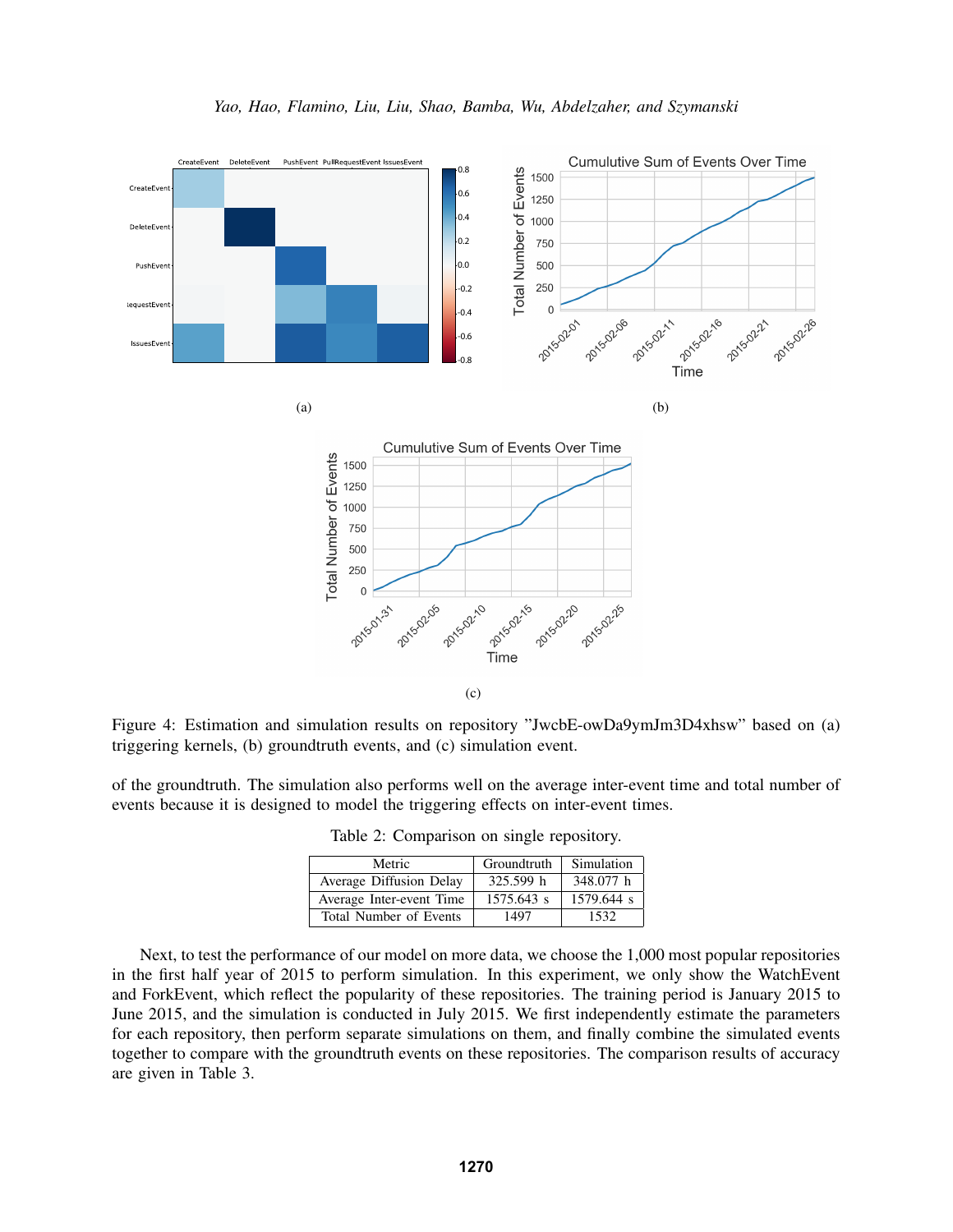| Metric                   | Groundtruth    | Simulation     |
|--------------------------|----------------|----------------|
| Average Diffusion Delay  | 372.401191 h   | 373.485502 h   |
| Average Inter-event Time | 83815.010660 s | 80263.662305 s |
| Total Number of Events   | 242247         | 275133         |

Table 3: Comparison on top 1000 repositories.

Table 4: Evaluation results for temporal preference clustering.

|               | With Activity Level Prediction | <b>Full Simulation</b> |
|---------------|--------------------------------|------------------------|
| Runtime (sec) | 42.5                           | 203.3                  |
| <b>RMSE</b>   | 305.4                          | 273.1                  |

In Table 3, since we include more repositories in the comparison, the diffusion delay distribution is more balanced, resulting in an average delay very close to the middle point of a month. We still obtain good accuracy on average inter-event time (relative error  $< 5\%$ ) and total number of events (relative error  $\simeq$  12%), which proves the stability of the point process model.

## 4.4 Trend Aggregation

Here, we evaluate both the efficiency and accuracy of clustering by temporal behavior patterns. In the simulation, the offline analysis library is fed with a data set with a date range of 2016-03-01 to 2016-04-01, comprising 27803145 individual events. We compute regional predictions of temporal activity patterns and use them to eliminate agents that are (predicted to be) asleep from simulation at every time step. The results are detailed in Table 4. The table shows that eliminating users predicted to be inactive based on time zone saves 79.1% of simulation time, while the difference in simulation error (RMSE) in predicting hourly PushEvents for the simulated month is only 11.2%. Better clustering remains an open challenge and an active area of development of analysis libraries for our simulator. Regardless, the decrease in overhead is substantial and the speed-up scales well with the number of agents in the training data.

## 5 RELATED WORK

A key direction in simulation literature is to empower diverse application domains with agent-based simulators for in-depth understanding of real-world complexities, and forecasting quantities of interest. Railsback et al. (2006) proposed an agent-based simulation platform for development recommendations. Drogoul et al. (2002) design a multi-agent-based simulator for distributed artificial intelligence research.

With the proliferation of interconnected users, many studies were made on modelling user behaviour. Wang et al. (2015) jointly model user and object interactions with latent credible status and user dependencies. Yao et al. (2016a) incorporate time information. Yao et al. (2016b) compute a fundamental error bound. Shao et al. (2017) formulate a nonlinear integer programming problem to select optimal sources to solicit in order to minimize the expected fusion error. To the best of our knowledge, this paper develops a novel modular framework for integrating models at different scales to address difference micro or macro concerns while allowing for self-configuration and easy retargeting.

# 6 CONCLUSIONS

In this paper, we described a new simulator of social media streams. The simulator is novel in that it does not require manual configuration. Rather, the simulated medium is automatically instantiated from analysis of past data traces from the target medium. Prediction algorithms allow for extrapolating from the past trace to a predicted future. Preliminary evaluation results show that the predictions are accurate and scalable. The simulator is extensible. As better prediction and clustering algorithms are developed over time, they can be integrated as modules in the analysis library and as agent behavior models. Similarly,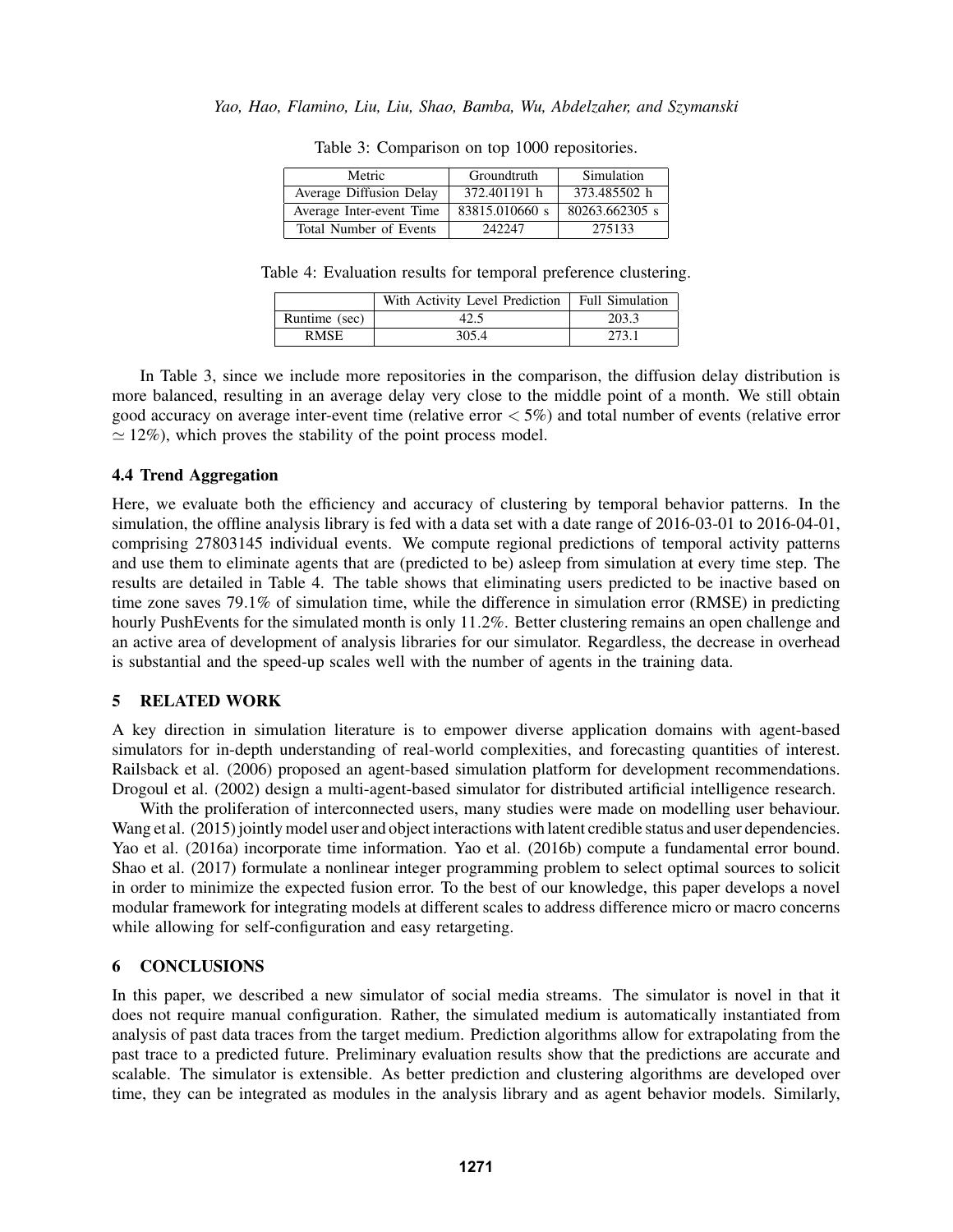*Yao, Hao, Flamino, Liu, Liu, Shao, Bamba, Wu, Abdelzaher, and Szymanski*

as new social media are considered, they can be converted into an agent/object/action representation by new thin pre-processing modules, allowing existing analysis algorithms to extract parameters of agents and objects for the new medium. Thus, analysis and simulation code can be reused across different online media. Future work of the authors will address performance optimization of the simulator, extensions of analysis libraries and agent behavior models, and support for additional input media types.

## ACKNOWLEDGMENTS

This work was sponsored in part by DARPA under contract W911NF-17-C-0099.

## **REFERENCES**

- Anderson, T. 1977. "Estimation for Autoregressive Moving Average Models in the Time and Frequency Domains". *The Annals of Statistics* 5(5):842–865.
- Drogoul, A., D. Vanbergue, and T. Meurisse. 2002. "Multi-agent Based Simulation: Where Are the Agents?". In *International Workshop on Multi-Agent Systems and Agent-Based Simulation*, edited by J. S. Sichman et al., 1–15. Berlin, Heidelberg: Springer.
- Hamilton, J. D. 1994. *Time Series Analysis*, Volume 2. Princeton: Princeton university press.
- Hawkes, A. G. 1971. "Spectra of some Self-exciting and Mutually Exciting Point Processes". *Biometrika* 58(1):83–90.
- Liu, D. C., and J. Nocedal. 1989. "On the Limited Memory BFGS Method for Large Scale Optimization". *Mathematical programming* 45(1-3):503–528.
- Railsback, S. F., S. L. Lytinen, and S. K. Jackson. 2006. "Agent-based Simulation Platforms: Review and Development Recommendations". *Simulation* 82(9):609–623.
- Shaman, P. 1975. "An Approximate Inverse for the Covariance Matrix of Moving Average and Autoregressive Processes". *The Annals of Statistics* 3(2):532–538.
- Shao, H., S. Wang, S. Li, S. Yao, Y. Zhao, T. Amin, T. Abdelzaher, and L. Kaplan. 2017. "Optimizing Source Selection in Social Sensing in the Presence of Influence Graphs". In *2017 IEEE 37th Int. Conf. on Distributed Computing Systems*, edited by K. Lee and L. Liu, 1157–1167. Picataway, NJ: IEEE.
- Wang, S., L. Su, S. Li, S. Hu, M. T. A. Amin, H. Wang, S. Yao, L. M. Kaplan, and T. F. Abdelzaher. 2015. "Scalable Social Sensing of Interdependent Phenomena". In *Proceedings of the 14th International Conference on Information Processing in Sensor Networks*, April 14th–16th, Seattle, USA, 202–213.
- Yao, S., M. T. Amin, L. Su, S. Hu, S. Li, S. Wang, Y. Zhao, T. Abdelzaher, L. Kaplan, C. Aggarwal et al. 2016a. "Recursive Ground Truth Estimator for Social Data Streams". In *Proceedings of the 15th International Conference on Information Processing in Sensor Networks*, April 11th–14th, Vienna, Austria, article 14. IEEE Press.
- Yao, S., S. Hu, S. Li, Y. Zhao, L. Su, L. M. Kaplan, A. Yener, and T. F. Abdelzaher. 2016b. "On Source Dependency Models for Reliable Social Sensing: Algorithms and Fundamental Error Bounds". *36th International Conference on Distributed Computing Systems (ICDCS)*, 467–476. Piscataway, NJ: IEEE.

## AUTHOR BIOGRAPHIES

SHUOCHAO YAO is a PhD student in the Department of Computer Science at the University of Illinois Urbana-Champaign, USA (UIUC). His research interests include deep learning on Internet of Things (IoT), cyber-physical systems, and crowd and social sensing. Yao received a BS in Information Engineering from Shanghai Jiao Tong University. His email address is syao9@illinois.edu.

YIFAN HAO is a master student from the UIUC supervised by Prof. Tarek Abdelzaher. His research interests cover the full stack of Internet of Things, including networking infrastructure, low power design for IoT systems, and applications. His email address is yifanh5@illinois.edu.